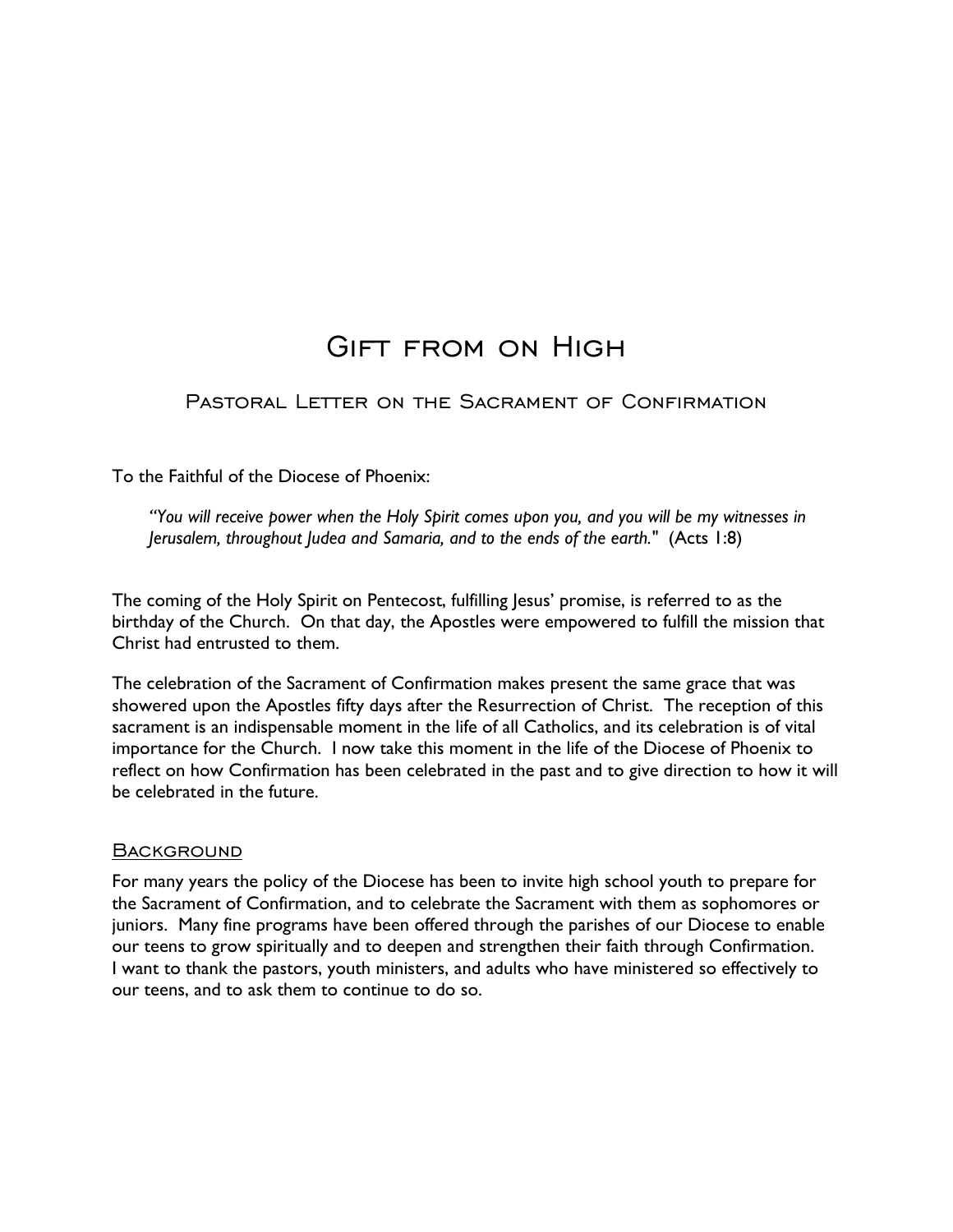Four major concerns have prompted us to re-think the high school years as the most appropriate age for this Sacrament:

- The number of adolescents accepting our invitation to participate in preparation for Confirmation is less than 40% of those who are eligible for the Sacrament.
- **This Sacrament is often mistakenly seen as bringing to completion the need for** continuing education and ongoing growth in faith – more like a graduation than an initiation.
- **The grace of Confirmation to help adolescents in facing the many moral and spiritual** challenges that our society presents today is delayed long past the time when that grace is needed.
- **Since over 60% of our teens are not being confirmed, we have thousands of adults** attempting to face the challenges of the modern world without the grace of Confirmation to help them.

Last year, I convened a task force to look at the question of an appropriate age for Confirmation in our Diocese. The task force was unanimous in its conclusion that the age should be lowered. They further recommended that the Sacrament be celebrated in the original order in which the Church, for centuries, celebrated what we know as the Sacraments of Initiation: Baptism, Confirmation, and Eucharist. I consulted with the seventeen pastors who make up the Presbyteral Council and they, too, gave their unanimous support to the task force's recommendations.

On the basis of the consultation, with this pastoral letter I am revising the policy of our Diocese so that the Sacrament of Confirmation will be prepared for and celebrated in conjunction with First Eucharist. Under this new policy, our children will receive the Sacrament of Confirmation in the  $3<sup>rd</sup>$  grade.

## A Brief History of the Sacrament of Confirmation

For the first five centuries of the Church's history, the three Sacraments of Initiation, Baptism, Confirmation, and Eucharist, were celebrated together as part of one initiation rite. This was true for adults and children. During the 5th through the 13th centuries infant baptism became the norm. At that time Church leaders separated Confirmation and Eucharist from Baptism. For the most part, Confirmation was celebrated at the age of discretion (7 years of age), and First Communion took place in pre-adolescence. Although separated from Baptism, the order of the Sacraments remained the same. It was not until the twentieth century, in 1910, that the age for Eucharist was lowered to the age of discretion. At that point, the norm became to celebrate Eucharist around the age of 7 or 8, and Confirmation sometime between 8 and 18.

Today, our Church sets the age for Confirmation at the age of discretion, or older. Canon 891 states:

*"The sacrament of confirmation is to be conferred on the faithful at about the age of discretion unless the conference of bishops has determined another age, or there is danger of death, or in the judgment of the minister a grave cause suggests otherwise*."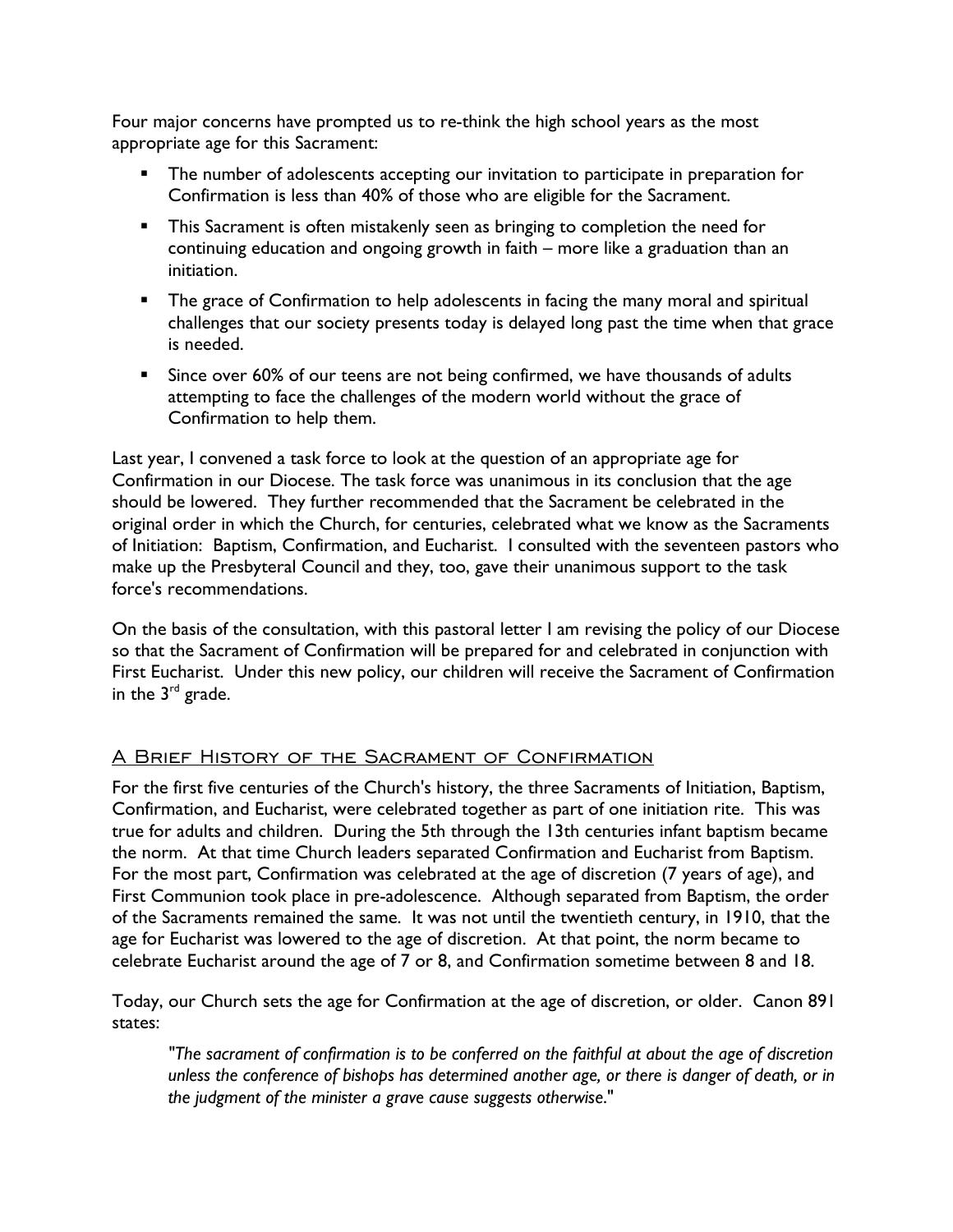Thus at about age 7, or 2nd grade, the law of the Church states that children may begin to prepare for the Sacrament of Confirmation. In the United States, the age for Confirmation varies from around age 8 to age 18. In areas such as the Southwest, when the Spanish missionaries settled the area, they administered Confirmation with Baptism, and Eucharist was celebrated at a later age. The Catechism of the Catholic Church, #1233, states:

*"Today in all the rites, Latin and Eastern, the Christian initiation of adults begins with their entry into the catechumenate and reaches its culmination in a single celebration of the three sacraments of initiation: Baptism, Confirmation, and the Eucharist. In the Eastern rites the Christian initiation of infants also begins with Baptism followed immediately by Confirmation and the Eucharist, while in the Roman rite it is followed by years of catechesis before being completed later by Confirmation and the Eucharist, the summit of their Christian initiation."* 

It is the ordinary policy of the Church to initiate all persons over the age of discretion with the original order of the sacraments: first Baptism, then Confirmation, and finally Eucharist. (You may remember seeing this from attending an Easter Vigil.) In this order, Eucharist is seen as the sacrament which completes our initiation, and it is the only one of the three that is celebrated more than once. Thus, it is by way of the reception of Holy Communion that all of us renew our commitment to the Holy Catholic Church.

#### The Church's Understanding and Celebration of Confirmation

The Church has always understood Confirmation to be one of the three Sacraments of Initiation. These Sacraments are the rites by which we become members of the Body of Christ and take our place in full communion with Christ's people – the Church.

Just like all of the sacraments, the Church teaches that Jesus Himself instituted Confirmation and handed on its celebration to His apostles. The Catechism of the Catholic Church, #1288, states:

"*From that time on the apostles, in fulfillment of Christ's will, imparted to the newly baptized by the laying on of hands the gift of the Spirit that completes the grace of Baptism. For this reason in the Letter to the Hebrews the doctrine concerning Baptism and the laying on of hands is listed among the first elements of Christian instruction. The imposition of hands is rightly recognized by the Catholic tradition as the origin of the sacrament of Confirmation, which in a certain way perpetuates the grace of Pentecost in the Church."* 

Through the celebration of Confirmation, the Father and the Son pour out the Spirit, who brings seven special gifts: wisdom, understanding, right judgment, courage, knowledge, reverence, and wonder and awe in the presence of the Lord. Each of these special gifts of the Spirit gives graces that help us to face the challenges of living in full accord with the Gospel today.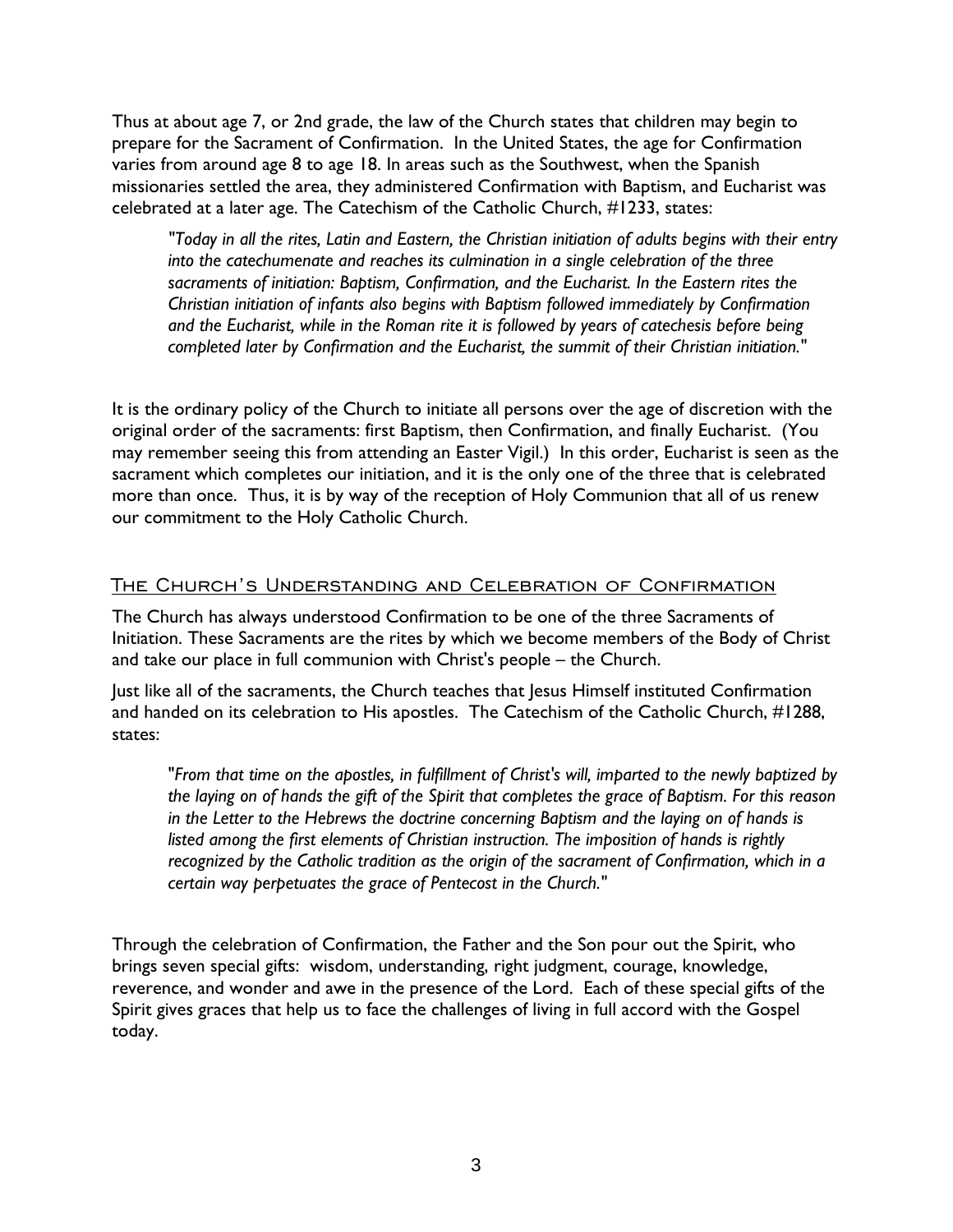This pouring out of the Spirit is accomplished during the celebration of the Sacrament through the laying on of hands (accompanied with a prayer asking that the Spirit be poured out) and anointing with chrism (which is perfumed oil blessed during Holy Week at a special Chrism Mass). The Catechism of the Catholic Church, #1289, states:

"*Very early, the better to signify the gift of the Holy Spirit, an anointing with perfumed oil (chrism) was added to the laying on of hands. This anointing highlights the name 'Christian,' which means 'anointed' and derives from that of Christ himself whom God 'anointed with the Holy Spirit.' This rite of anointing has continued ever since, in both East and West. For this reason the Eastern Churches call this sacrament Chrismation, anointing with chrism, or myron which means "chrism." In the West, the term Confirmation suggests that this sacrament both confirms and strengthens baptismal grace."*

## The Effects of Confirmation

The Sacrament of Confirmation seals us with the gifts of the Holy Spirit. The Catechism of the Catholic Church teaches us that Confirmation:

- **PEDEFECTS** the grace of Baptism,
- **EX Proper than Holy Spirit in order to root us more deeply in the divine filiation (to root us** more deeply in our identity as sons and daughters of the Father),
- **EXEDENT INCORPORATES US MOTE firmly into Christ,**
- **EX IS in the Strengthens our bond with the Church, associates us more closely with the mission of** the Church, and
- **helps us bear witness to the Christian faith in word and deed.**

(See Catechism of the Catholic Church, #1316)

With these graces, the baptized follower of Christ is prepared to receive His Body and Blood, thereby completing initiation into the mystery of Christ and His Church. Conferring the Sacrament of Confirmation upon younger children means that they will possess these gifts at an earlier age. It will be important that their families immerse them in a Mystagogy of continuing education and formation so that they will, as they grow and mature, come to a fuller understanding of the gift they have been given.

### Mystagogy: A Life-long Commitment

The celebration of the Sacraments of Initiation are not intended to bring our formation as Christians to an end, but rather to begin a process of continuing education and formation that is life-long and that gradually unfolds the mystery of God's love and our response as we grow and mature.

The Church refers to this life-long process as Mystagogy. All of the Sacraments are generous gifts from our loving God. Mystagogy invites us into a never-ending process of cherishing the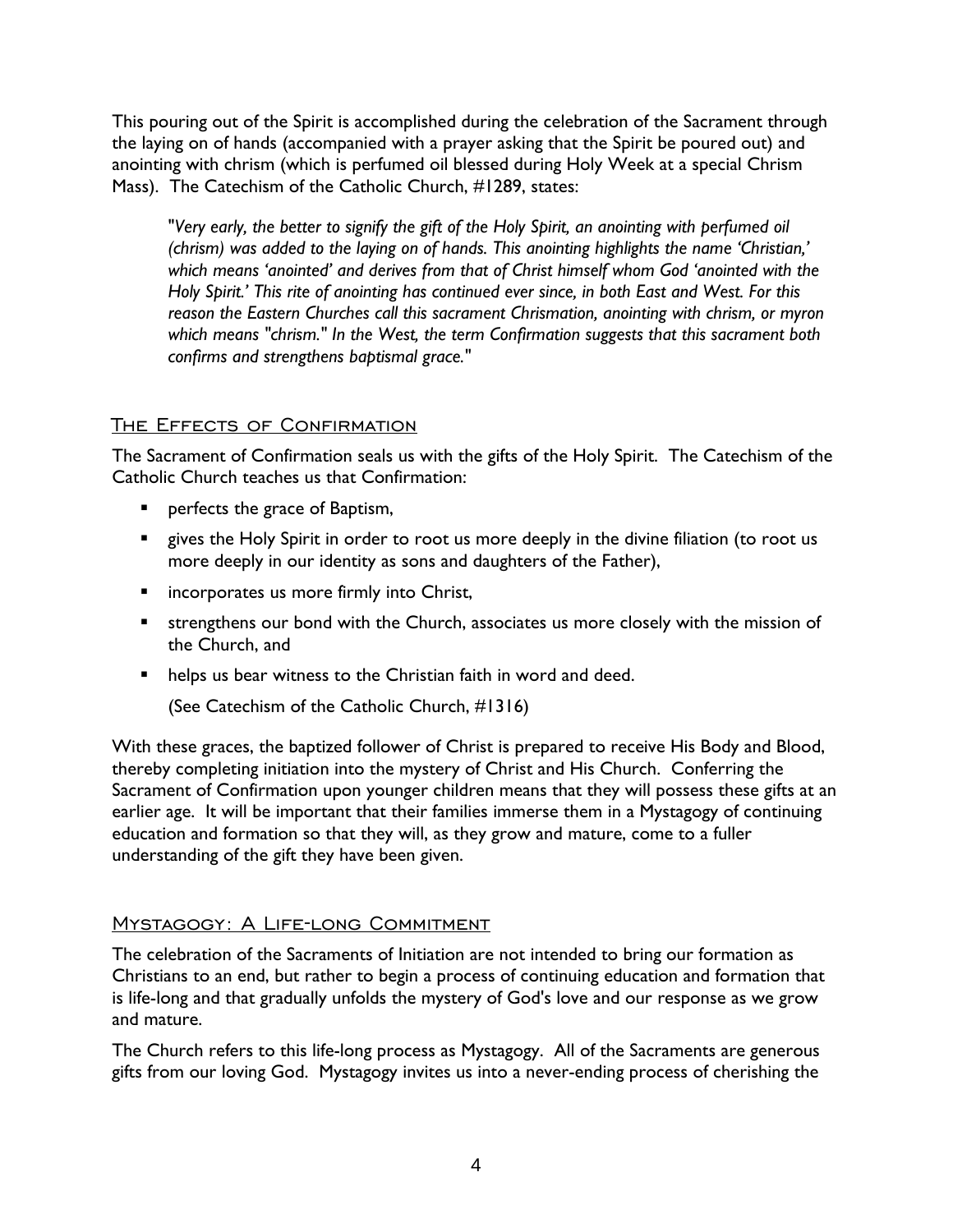gifts of the Sacraments of Initiation and continuously growing in our understanding of the power of God working in us as a result of our initiation into His Church.

Understood in this light, Confirmation and Eucharist are not seen as an end, but rather as a beginning. They are gifts of the Father that strengthen and support us in living faithfully our life in Christ. They are gifts to be continuously meditated upon and studied. Our understanding of them is meant to deepen as we grow and mature.

## OUR FUTURE CELEBRATION OF CONFIRMATION

Effective immediately, the age for celebration of Confirmation is lowered so that, ordinarily, children baptized as infants will celebrate Confirmation and 1st Eucharist in the same Sacred Liturgy during the third grade. Preparation and celebration of the Sacrament of Reconciliation is to precede Confirmation and should, ordinarily, occur in the second grade.

Pastors, Catechetical Leaders and Catechists are urged to fashion programs of preparation that are family-centered, helping parents to exercise their fundamental role as the primary religious educators of their children. The Rite of Baptism, #5, gives this responsibility to the parents:

*"After baptism it is the responsibility of the parents, in their gratitude to God and in fidelity to the duty they have undertaken, to enable the child to know God, whose adopted child it has become, to receive confirmation, and to participate in the holy eucharist. In this duty they are again to be helped by the parish priest by suitable means*."

The Catechetical Office of the Diocese of Phoenix will also recommend resources that involve families in praying and studying together to prepare for Sacraments.

This policy is to be fully implemented over the next three years. We will lower the age for Confirmation as follows:

- **Inviting those in all high school grades (9-12) to begin preparation in the Fall of 2005 and** to celebrate in the Spring of 2006. Pastors may, if they wish, include their  $8<sup>th</sup>$  grade students at this time.
- Inviting those in  $7<sup>th</sup>$  and 8th grade, and older, to begin preparation in the Fall of 2006 and to celebrate in the Spring of 2007. Pastors, may if they wish, include their  $6<sup>th</sup>$  grade students at this time.
- Inviting those in  $4<sup>th</sup>$ ,  $5<sup>th</sup>$ , and 6th grade, and older, to begin preparation no later than January of 2007 and to celebrate in the Fall of 2007.
- **Inviting those in 3rd grade and older to begin preparation in the Fall of 2007 and to** celebrate First Holy Eucharist and Confirmation in the Spring or Fall of 2008.

Confirmation will continue to be celebrated by the Bishop of the Diocese of Phoenix, by visiting Bishops, and by certain priests with delegated faculties from the Bishop of Phoenix for conferring Confirmation. Confirmation and 1st Eucharist will be celebrated both in the Fall and in the Spring, and processes of preparation will need to be adjusted to enable this.